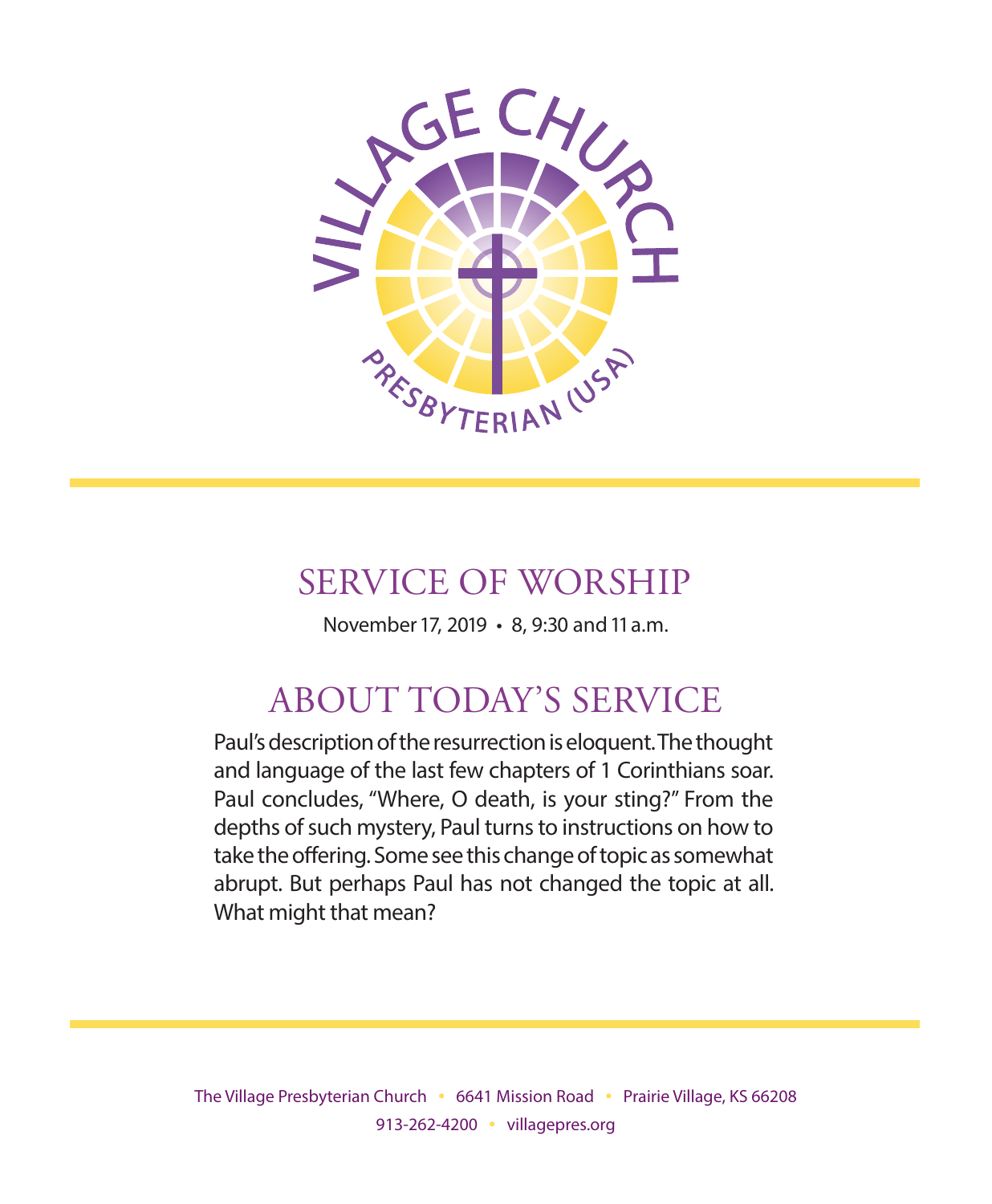# GOD'S PEOPLE GATHER

| Prelude                              | Variations on The King of Denmark's Galliard (8 a.m.)<br>by Samuel Scheidt |
|--------------------------------------|----------------------------------------------------------------------------|
|                                      | Scherzo (9:30, 11 a.m.)<br>by John Cheetham; Brass Quintet                 |
| Words of Welcome                     | Rev. Tom Are, Jr.                                                          |
| Call to Worship                      | Rev. Dr. Rodger Nishioka                                                   |
| Christ humbled himself,              |                                                                            |
| taking on the form of a human being, |                                                                            |
| to live every moment in love.        |                                                                            |
| We are here,                         |                                                                            |
| claimed by the love of Christ,       |                                                                            |
| to live every moment shaped by love. |                                                                            |
| *Hymn, No. 687 (Choir only v. 3)     | Our God, Our Help in Ages Past                                             |

\*Prayer of Confession

#### **Holy God,**

**You are the sculptor of the mountains. You are the Promised Day drawn near. You are the one who brings life from death. We have forgotten all of that this week, and we have made faith about small things. Forgive us.** (Silent prayer)

\*Assurance of God's Grace

\*Response

**Let every instrument be tuned for praise! Let all rejoice who have a voice to raise! And may God give us faith to sing always: Alleluia!**

ST ANNE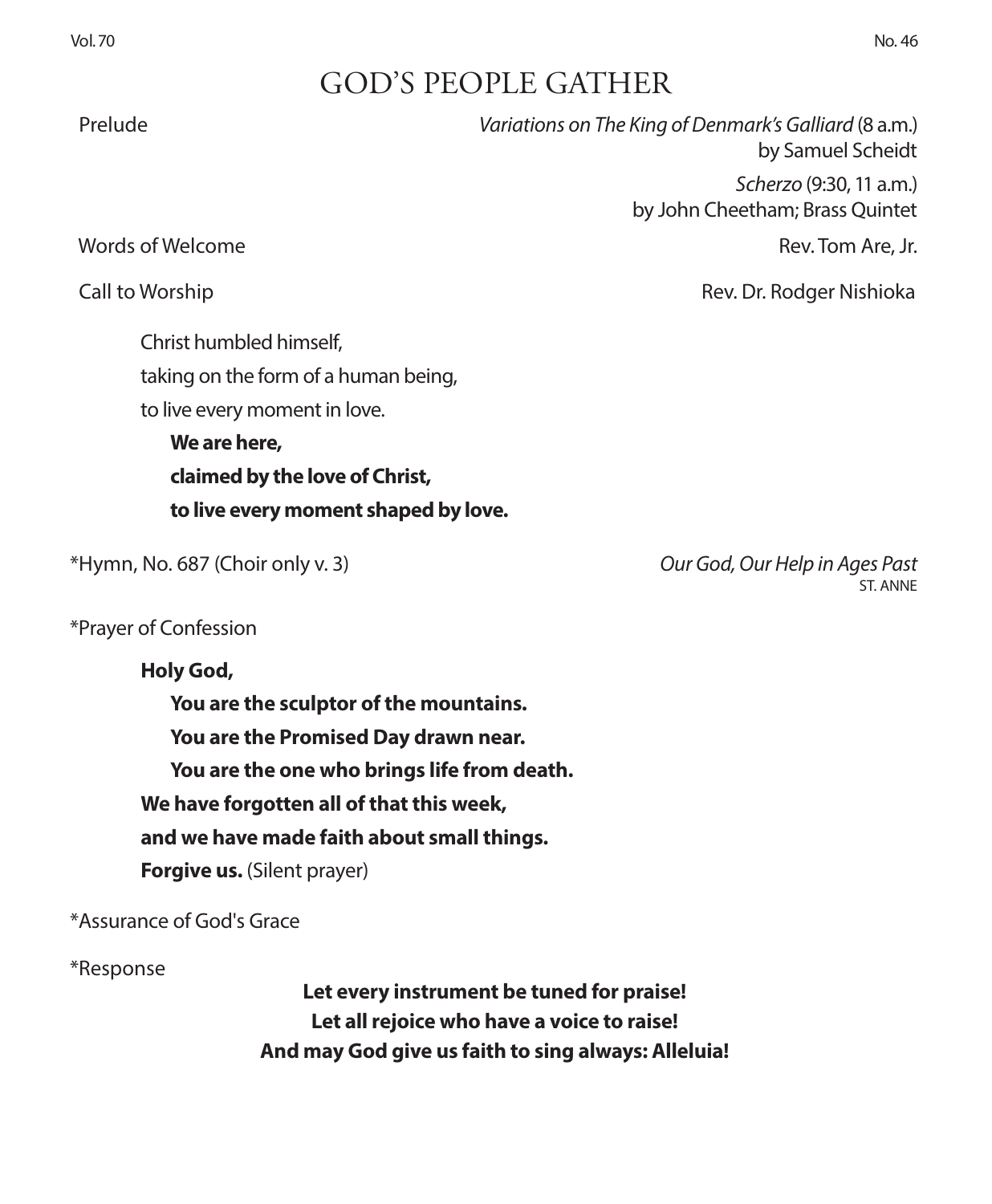Anthem *All That Hath Life and Breath, Praise Ye The Lord* by René Clausen; Karli Cabrera, soprano; Village Chamber Choir

All that hath life and breath praise ye the Lord, shout to the Lord, alleluia! Praise the Lord with joyful song, sing to the Lord with thanksgiving, alleluia, praise Him! Unto thee, O Lord, have I made supplication, and cried unto the rock of my salvation; but thou hast heard my voice, and renewed my weary spirit. Praise to the Lord, the Almighty, the King of creation. O my soul praise Him for He is thy health and salvation. Praise Him, laud Him, praise Him, laud Him, alleluia!

*-Text adapted from Psalms 96 & 22*

\*Passing of the Peace

# PROCLAMATION OF THE WORD

Prayer for Illumination **Sandy Linson (8 a.m.)** Sandy Linson (8 a.m.) Laura Edgington (9:30 a.m.) Kim Higgins (11 a.m.)

Scripture Reading 15:42-44, 50-55 (pg. 1049)

Call to Prayer (8, 9:30 a.m.)



� � � � � words: Mother Teresa; music: Elizabeth J. Atkinson; Alegría Young Adult Choir $\mathcal{F}$   $\mathcal{F}$ strayed, Call to Prayer (11 a.m.) *Fruits of the Selfless Heart*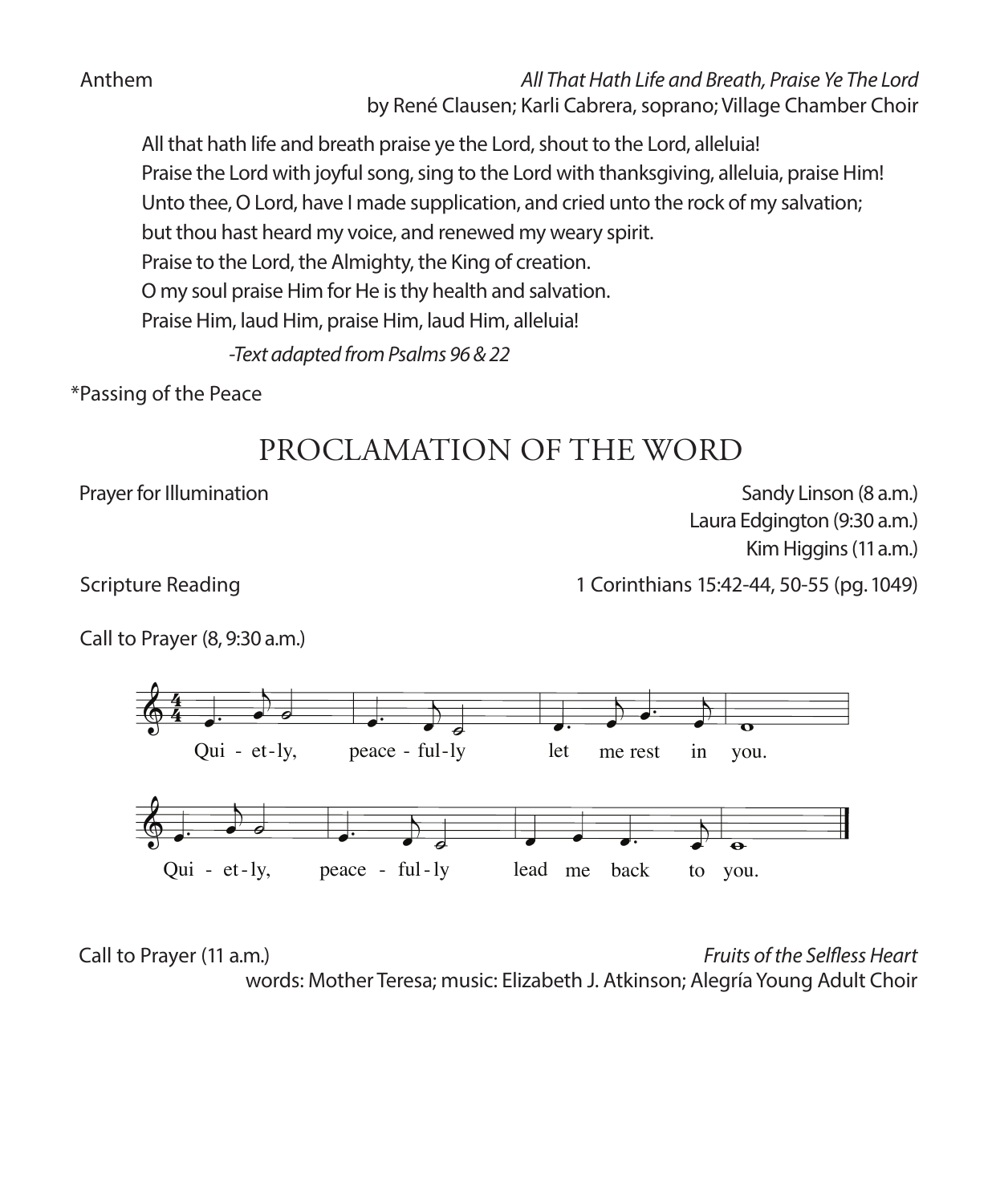Prayers of the People and the Lord's Prayer

**Our Father, who art in heaven, hallowed be thy name. Thy kingdom come, thy will be done, on earth as it is in heaven. Give us this day our daily bread; and forgive us our debts, as we forgive our debtors; and lead us not into temptation, but deliver us from evil. For thine is the kingdom and the power and the glory, forever. Amen.**

Scripture Reading 1 Corinthians 16:1-8 (pg. 1050)

Sermon *Because He Lives* Rev. Tom Are, Jr.

## RESPONSE TO THE WORD

\*Hymn, No. 731 *Give Thanks for Those Whose Faith Is Firm* REPTON Offertory *O Clap Your Hands*

by R. Vaughan Williams; Village Chamber Choir

*O clap your hands, all ye people; shout unto God with the voice of triumph. For the Lord most high is terrible. He is a great King over all the earth. God is gone up with a shout, the Lord with the sound of a trumpet. Sing praises to God; sing praises. Sing praises to our King; sing praises. For God is the King of all the earth. Sing ye praises with understanding. God reigneth over the heathen. God sitteth upon the throne of His holiness. Sing praises unto our King. Sing praises.*

\*Response

**Praise God, from whom all blessings flow; Praise Christ, all people here below; Praise Holy Spirit evermore; Praise Triune God, whom we adore. Amen.**

\*Prayer of Dedication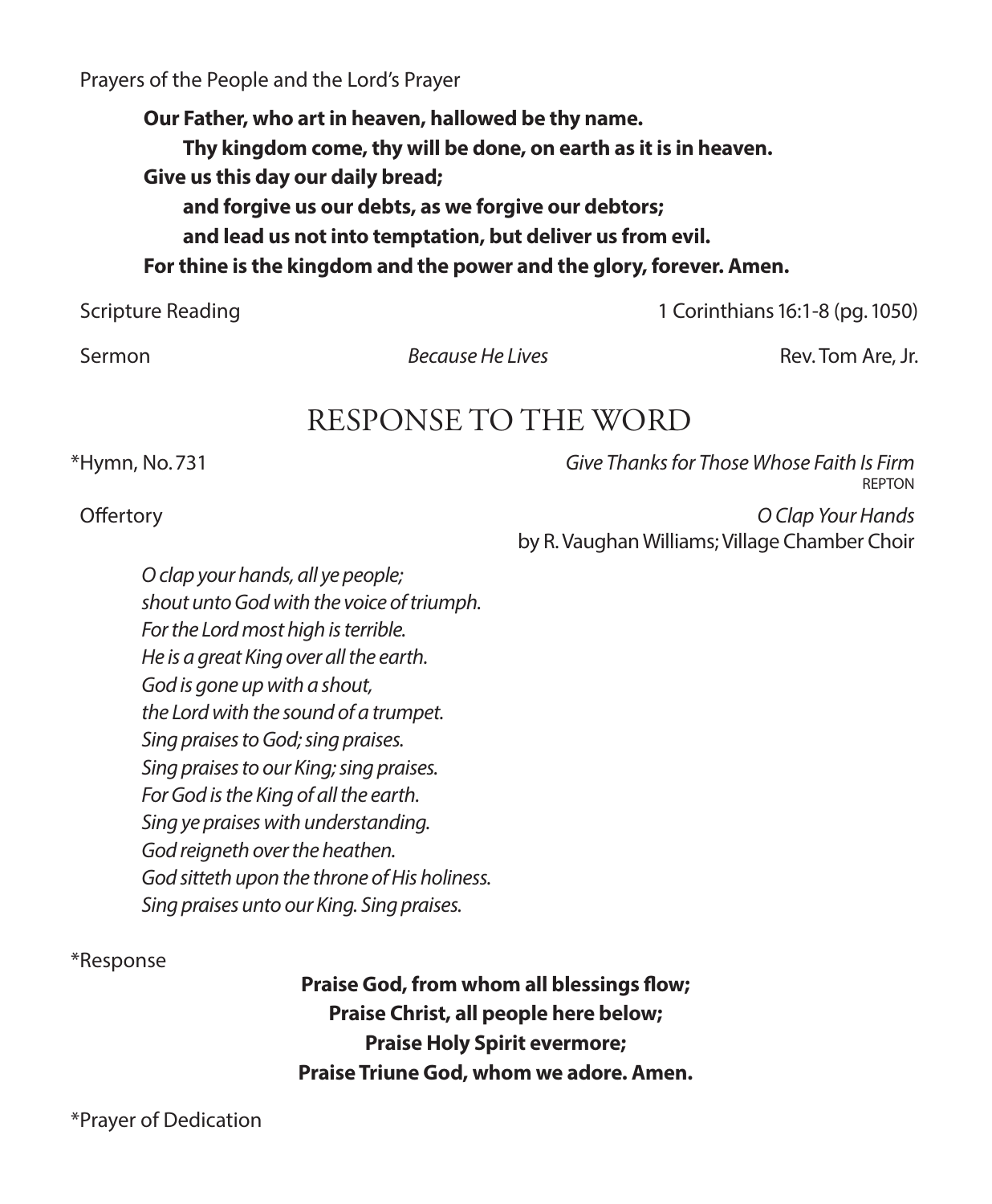\*Benediction

\*Benediction Response

**Mortals, join the happy chorus which the morning stars began. Love divine is reigning o'er us, joining all in heaven's plan. Ever singing, march we onward, victors in the midst of strife. Joyful music leads us sunward in the triumph song of life.**

\**All who are able may stand ©* A-705103 for all hymns

### **Thank you to our brass quintet!**

Wayne Bates, trumpet Stan Chappell, trumpet Matthew LaMar, french horn Kerry Kinkelaar, trombone William Buchanan, tuba

#### **The Village Chamber Choir**

The Village Chamber Choir rehearses weekly after Village Choir, often preparing major choral and choral/orchestral works for worship and performances. Recent concerts include "Let My Love Be Heard" and "In Paradisum." The Chamber Choir has been doing recording sessions since February on a soon-to-be-released CD of great church anthems. You can hear the Village Chamber Choir again in our Dec. 15, "Tidings of Joy" concerts, as well as our March 29 concert "Light Eternal." The Chamber Choir will also sing in worship again on Sunday, Feb. 23.

## A LOOK TOWARD NEXT SUNDAY. . .

As we gather for Thanksgiving, many of us are making lists of foods for the table. Some of us start with turkey, gravy, dressing and sweet potatoes or yams. Others of us have prime rib and mashed potatoes or salmon and fried rice or a beautiful vegetarian feast. For the new community of Christians in Rome, the Apostle Paul also created a list. He composed a list of what it means to be a true Christian. His list shows us how to treat others. At a time when our nation seems more starkly divided and when too many Thanksgiving tables are filled with tension and arguments, the Apostle points the way to a celebration where all are truly welcome. Next Sunday, we will explore how God calls us to love one another at the Thanksgiving table and beyond!

\*Postlude *Joyful, Joyful!* arr. Brenda Portman

\*Hymn, No. 611 (v. 1,2) *Joyful, Joyful, We Adore Thee* HYMN TO JOY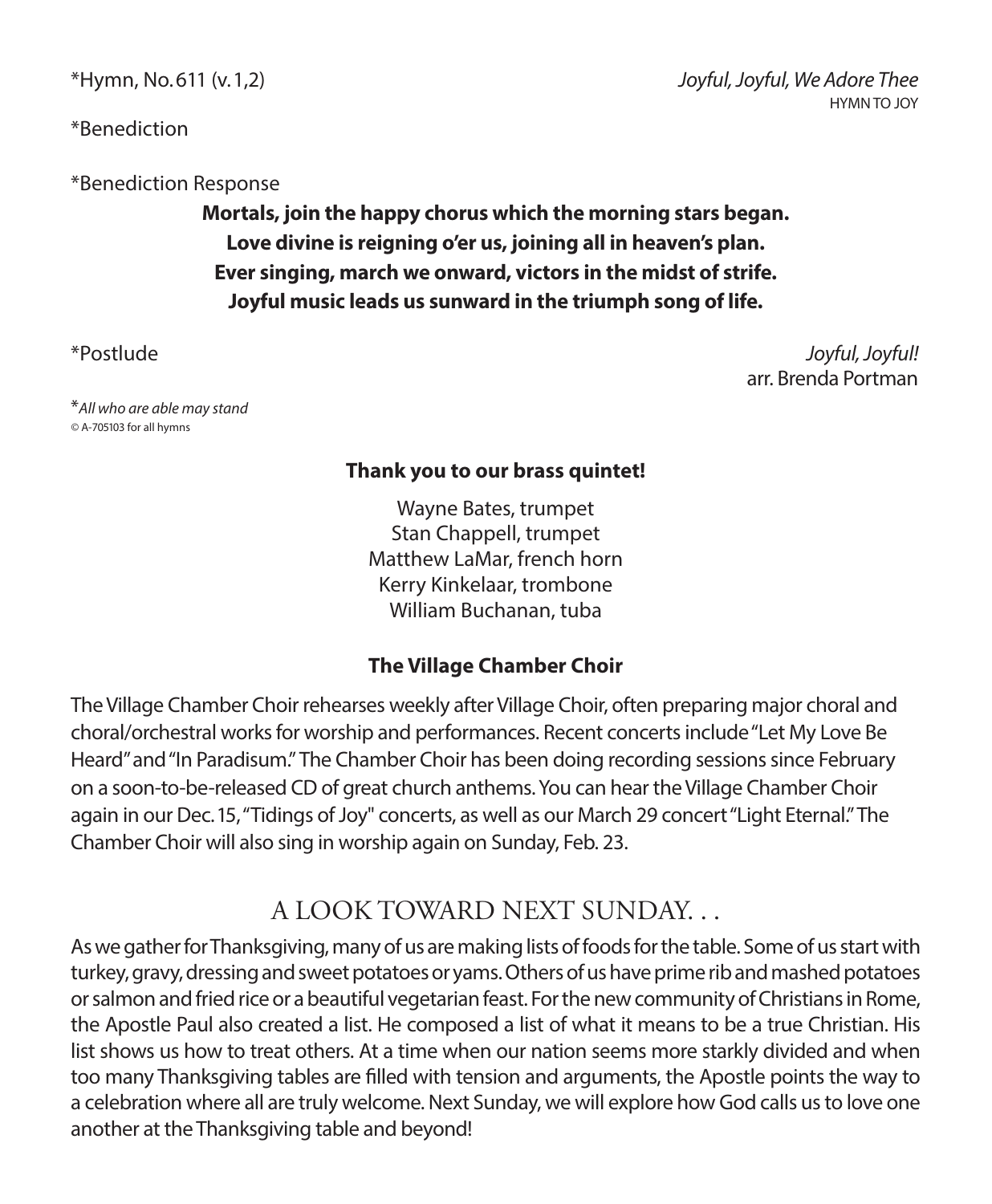### THE CHURCH'S BOOK (Week of November 18, 2019)

The following daily Bible readings were written by Rev. Tom Are, Jr. and are offered for your own personal devotion. You are invited to read the text, think about the reflection and questions and allow these to lead you in a time of prayer. Pray for your own journey of faith, pray for Village Church, pray for the community around you, and pray for all of creation.

#### **Monday, Nov. 18 Psalm 103**

To bless is to give what is needed. God blesses us by providing for our needs. We bless God through a spirit of humble service and praise. Our lives rest in the grace of God: Bless the Lord.

#### **Tuesday, Nov. 19 Isaiah 40:1-11**

The grass withers and the flower fades, but the word of our God will stand forever. The world is a changing place. In the midst of great changes and fragility, the steadfast love of God is reliable. God's love creates a world-view that can be trusted in every generation. Our accomplishments, our ideas, our deeds will pass like flowers of the field, but God's love for us will endure forever.

#### **Wednesday, Nov. 20 Matthew 13:44-45**

Sometimes we are surprised…like stumbling on a hidden treasure. Other times the gospel comes only as a result of perseverance. The treasure/pearl proves to be the source of our deepest joy. What is it that gives you deepest joy? What is it in your life that is worth giving yourself to?

When we think of how little we have, we will be anxious. But when we can imagine the twelve baskets left over, who knows what we might be able to do? The text invites us to trust God with all of our lives.

#### **Friday, Nov. 22 Luke 14:7-14**

There are many times we serve because it is fulfilling for us. We engage in mission because it makes us feel alive. This is a good thing. But there is more. When we are able to engage in living for what it does for another, then we know something of what full life is really like. It's not evil to do that which makes us feel good; but it's not the highest moral motivation either. Humbling yourself is wise counsel.

This is not a story about magic tricks. It is a text about discipleship. Walking in the way that Jesus walks may seem impossible to some, even deadly, but it is better than being safe in the boat. What is God inviting you to risk?

**SIGN UP TO RECEIVE DAILY BIBLE READINGS EMAILS Subscribe now at www.villagepres.org/subscribe. Emails arrive first thing in the morning Monday through Saturday.**

#### **Thursday, Nov. 21 Matthew 14:13-21 Matthew 14:13-21**

#### **Saturday, Nov. 23 Matthew 14:22-33**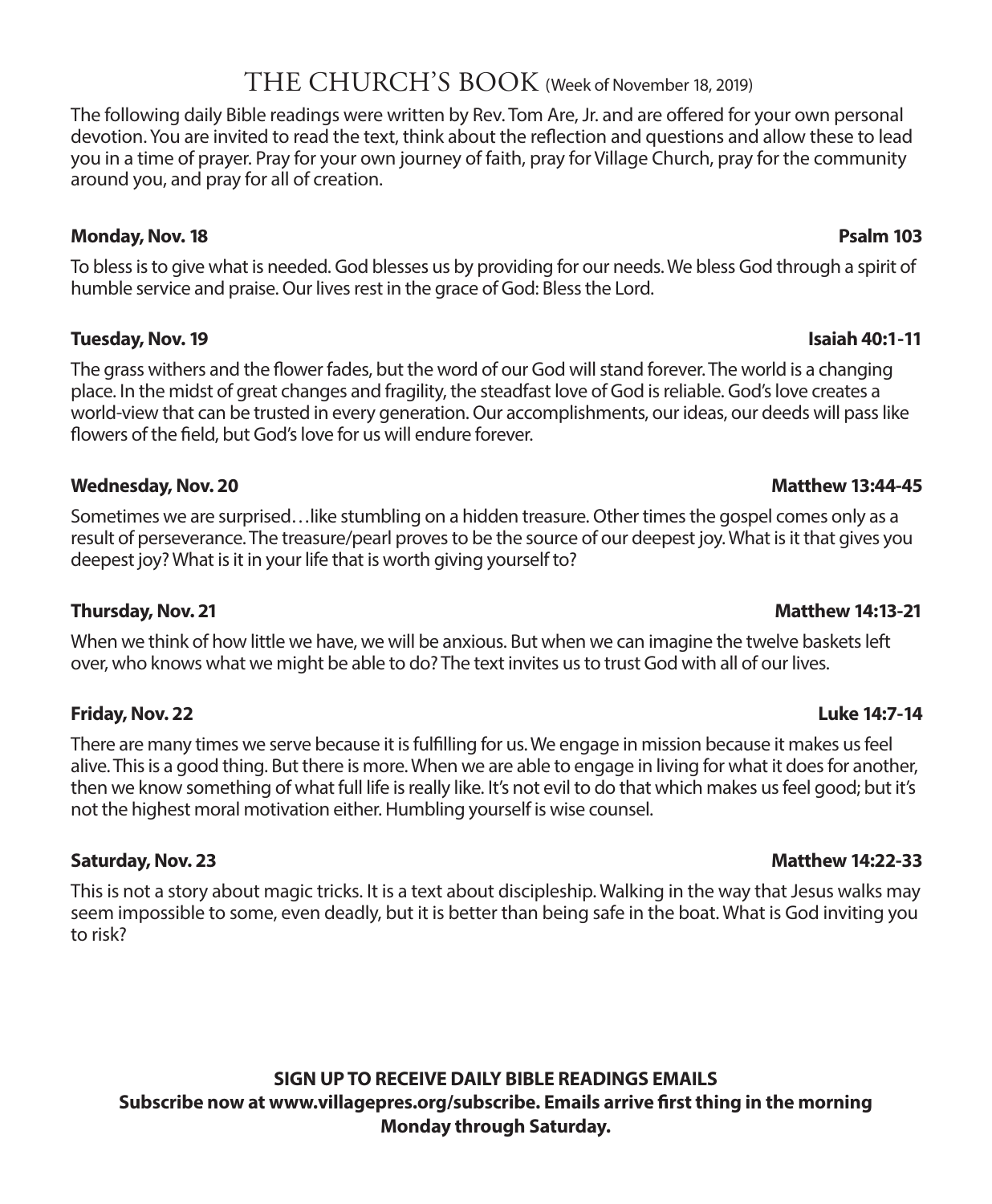

### **Village Church Goes to the Movies! "A Beautiful Day in the Neighborhood" 2 p.m. Saturday, Dec.14 AMC Town Center 20**

Tom Hanks portrays Mister Rogers in "A Beautiful Day in the Neighborhood," based on the true story of a real-life friendship between Fred Rogers and journalist Tom Junod. A private theater is reserved for Village Church for a showing of the movie at the AMC Town Center

Theater at 117th and Nall. There are a limited number of tickets available on a first-come basis for a reduced cost of \$5. Village on Mission folks, email cindy.wilcox@villagepres.org for tickets. Village on Antioch folks, email laura.patton@villagepres.org or brandon.frick@ villagepres.org to reserve your seat.

### **Subscribe to Village Pres Sermon Podcasts**

Village Church sermon podcasts are now available on Apple Podcasts (iTunes), Google Play, Spotify and Stitcher. They're listed as "Village Pres Sermons." Never miss a sermon. Subscribe to get new sermons as they become available and share them with your friends.



### **Subscribe to Receive Rev. Tom Are's Weekly eNote**



Sign up to receive Rev. Tom Are's Weekly eNote each Friday as he shares details about the Sunday sermon message and more.

You may also sign up to receive the Village Church on Mission Weekly eNews with highlights of what's happening at our Mission Campus.

**Visit www.villagepres.org/subscribe to select your email preferences.**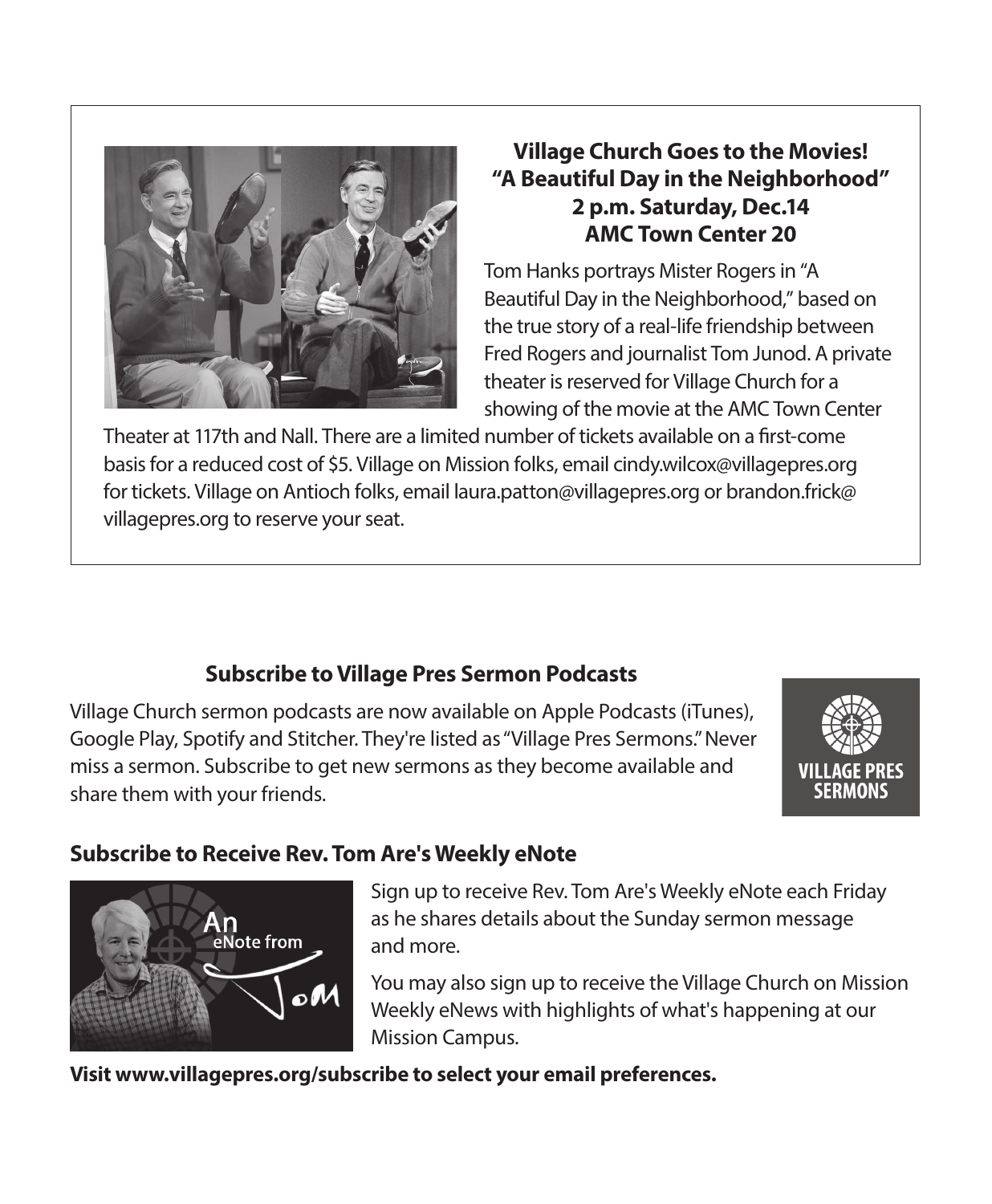# TODAY AT VILLAGE

**WELCOME TO VILLAGE CHURCH!** Please join us every week. Refreshments are available in Friendship Hall following the worship service.

**DISCOVER VILLAGE KIOSKS** – Located at the North Welcome Center entrance and in Friendship Hall, Discover Village is a place where people can share conversation, ask questions of our hosts and enjoy a cookie. Whether you are newer to Village or a long-time member and have an interest in serving, connecting, or growing, come to the Discover Village kiosk.

**NEW TO US?** Village Presbyterian Church is a Presbyterian (USA) family of faith that is inclusive, caring and welcoming of all people. We are one church worshiping at two campuses. Our Overland Park Campus is located at 14895 Antioch Road. If you would like a tour of Village Church on Mission, contact Cindy Wilcox at cindy.wilcox@villagepres.org or 913-671-2331.

**JOINING VILLAGE CHURCH** – Village welcomes new members every other month at a special Sunday luncheon. Join us Dec. 8. Contact cindy.wilcox@villagepres.org for information.

**WORSHIP BAGS** are available for children to enjoy during worship. Please return the bags to the baskets located in the Narthex at the end of the worship service.

# ADULT EDUCATIONAL MINISTRY

**SUNDAY MORNING CLASSES** – Four ongoing adult classes learn and grow together 9:30-10:30 a.m. Sunday mornings. Classroom discussions range from studying the New Testament to exploring the ancient biblical world to deciding how Christians live faithfully given today's complex challenges. For more information, talk with a Discover Village guide at our north and south entrances.

#### **UPCOMING VILLAGE U CLASSES:**

**BASIC INTRODUCTION TO THE JEWISH SCRIPTURE/OLD TESTAMENT** – 6:30-8 p.m. Wednesdays, Nov. 20 and Dec. 4, 11, 18, in Room 127. This course will begin by exploring how the Bible was formed, along with biblical inspiration and the various principles of biblical interpretation. The classes will provide a basic introduction to each of the books of the Old Testament. Taught by Biagio Mazza, pastoral associate at St. Sabina Parish.

**HOUSING OPTIONS – PART II: NAVIGATING THE DECISION TREE** – 6:30-8 p.m. Tuesday, Nov. 19, in Room 127. The Education Group is dedicated to providing education about issues related to aging and to helping others avoid common pitfalls in decision-making. We will lead you through the eleven senior housing options for independent living that currently exist in our area plus compare the five options available for advance care. Taught by Don Williams and Evie Curtis.

**MAIL MERGE** – 1-2:30 p.m. and 6:30-8 p.m. Tuesday, Nov. 19, in Room 316. Just in time for the holidays! Learn to easily convert a simple spreadsheet into mailing labels. This skill can be used both at home and in the workplace. A basic understanding of spreadsheets is helpful. A sample spreadsheet and mailing labels will be provided. Registration is necessary. Child care is not available.

**FROM DUST TO DUST – DEALING WITH THE END OF LIFE** – 6:30-8 p.m. Wednesdays, Dec. 4, 11, in the Village on Mission Chapel. The poet writes in Ecclesiastes 3:20, "All go to one place; all are from dust, and all turn to dust again." The words are true for all creatures but especially for those who are facing the end of one's life here on earth. What decisions confront us both as individuals and as caregivers? How do we make faithful decisions for the end of one's life? Taught by Rev. Sally Wright, interim pastor for pastoral care.

**JESUS CHRIST IS BORN! THE MIRACLE OF INCARNATION** – 6:30-8 p.m. Wednesdays, Dec. 4, 11, 18, in Rooms 232 & 233. In these three classes in the weeks of Advent leading up to Christmas, we will explore the doctrine of the incarnation and how the early church struggled to form this key tenet of Christian faith. We will examine the controversies around the immaculate conception and ultimately realize how the birth of Jesus transforms our lives today. Taught by Rev. Dr. Rodger Nishioka.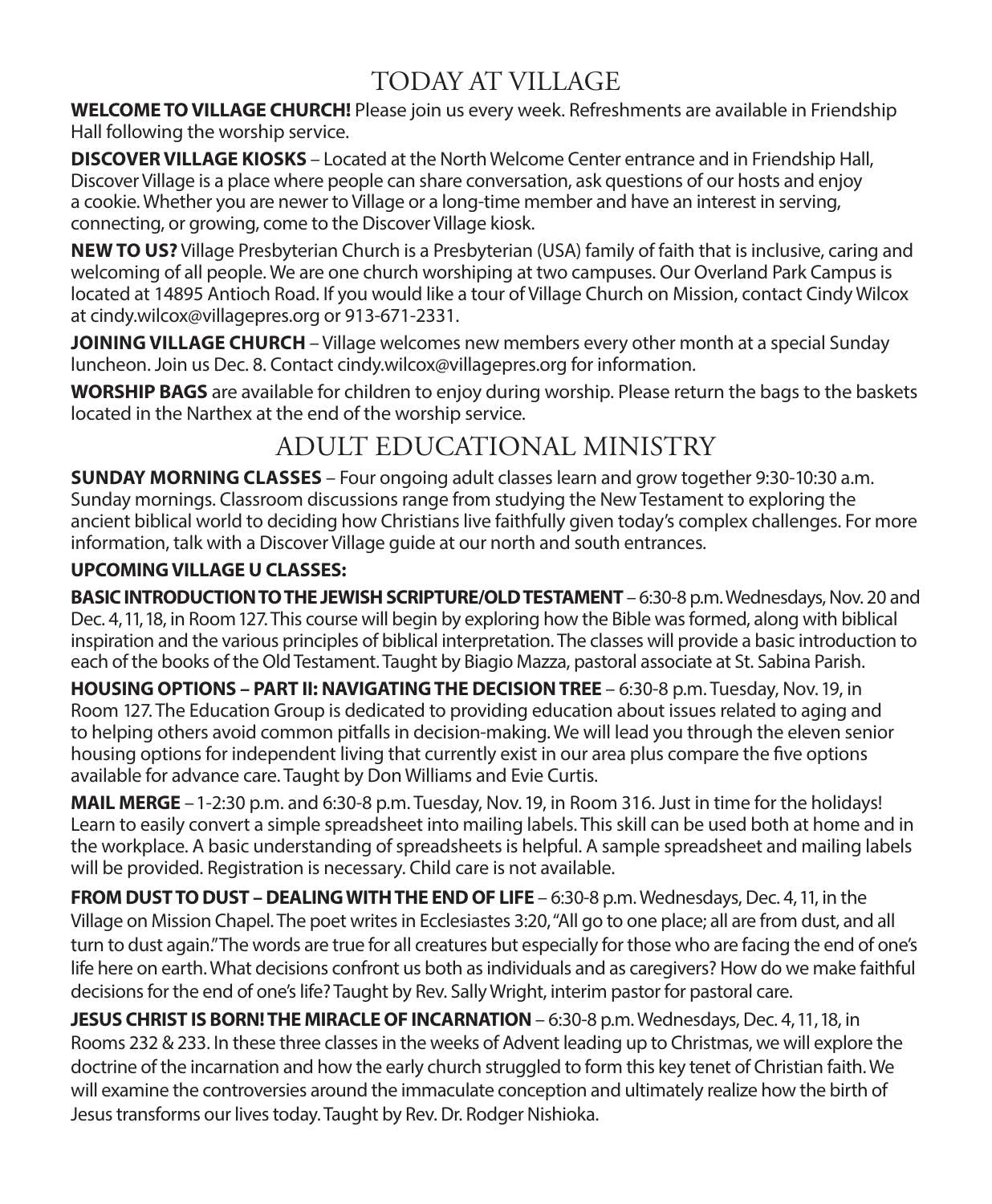# CHILDREN AND FAMILY MINISTRY

**ALL SERVICES–CHILD CARE** – Infants to 4-year-olds are welcome in Rooms 114, 111 and/or 107.

**SUNDAY SCHOOL** 9:25-10:30 a.m. – **Infants and Toddlers** Rooms 114 and 111. **2 to 4-year-olds/Pre-K**— Preschool Sunday School meets on the first floor. Registration and age specific room assignments are posted outside Room 107. **K-6th grade**—The Lighthouse meets on the third floor. Registration and grade specific room assignments are posted outside Room 307. Room information is also posted outside Room 207.

**NEW THIS YEAR, WE ARE DOING ONLINE REGISTRATION FOR SUNDAY SCHOOL** – Visit our link to register your child–bit.ly/vpcchildren

**MORNING STARS** – 3-year-olds through 6th graders are welcome to join and sing. We meet from 10:30- 11 a.m. Angel Choir (3 to 4-year-olds) meet in Room 204; Prelude Choir (K-2nd grade) meet in Room 201; Hallelujah Choir (3rd-6th grade) meet in Room 304. Pick up for all children is outside of their Morning Stars room. To register your child for Morning Stars, visit bit.ly/vpcchildren

**FAMILY WORSHIP SUNDAY NOV. 24** – Next Sunday is Family Worship Sunday when we invite children to join their families in worship. There will be no Sunday School but child care will still be provided.

**MESNER PUPPET THEATER** – Join us at 7 p.m. Friday, Dec. 6, in the Sanctuary for a family-friendly puppet show, "The Cat Came Back." Based on the folk song made popular by Fred Penner, this performance tells the tale of Mister Johnson and a mysterious cat who keeps returning to his doorstep. Free and open to the public.

**ADVENT FAMILY WORKSHOP** – Mark your calendars for this fun family tradition from 2-4 p.m. Saturday, Dec. 7. Join us in Friendship Hall for cookie decorating, popcorn and fun crafts for all ages.

**BAPTISMS and NEW BABIES** – The first baptisms of 2020 are scheduled for Jan. 19 and March 15. An education class is offered for all members who are planning to baptize their children at Village. Share news of your new baby so we can welcome your new arrival with a gift. Call 913-671-2350 or email kate.ruecker@villagepres.org.

## CONNECTIONAL MINISTRIES

**WEDNESDAY FAMILY DINNERS** – No dinners Nov. 20 or 27. Dinners resume on Dec. 4.

## MISSION

**THE FOOD PANTRY** – Today is the final collection day for the food items needed to fill the Food Pantry's 600+ Thanksgiving baskets for the Pantry's clients. If you forgot your items, you may drop them off at the Pantry this week, or if you prefer, \$30 will cover the cost of one Thanksgiving basket. Checks should be made payable to "Village Church Food Pantry" and may be dropped off at the Pantry or the church business office. Beginning Nov. 24, the Clothes Closet will be accepting Christmas decorations (small items - no trees, please). Thank you for your generous donations!

**PRAYERS FOR GIVINGTHANKS MISSION TRIP** – Twenty folks from Village Church leave Friday morning, Nov. 22, to spend five days in the Dominican Republic on Village's first Givingthanks mission trip through the Dominican Republic Medical Partnership (DRMP). Rev. Tom Are, Emma Barickman, Andrea Chamblin, Jim Galliher, Ellen Gatewood, Cameron, Lora, Ash & Francie Garrison, Barbara Jaekel, Linda Knox, Lauren & Lindsay Packer, Karen Sherwood, Jean Slentz, Trenton Smith, Jenna Soltys, Deborah White and Bella & Diane Tegtmeier will support health education efforts of DRMP's local partner organization, Light A Candle Foundation (LAC). The team will also help with construction of the LAC's new Community Health Center. Please pray for their safe travels.

**OPERATION BREAKTHROUGH HOLIDAY STORE** – If you missed the opportunity to adopt a family for Christmas, you can still participate by purchasing an individual toy(s) for the Operation Breakthrough Holiday Store which serves 750 children who don't attend Operation Breakthrough (OB) but live in the same urban community. Pick up a wish list of toys from the Discover Village information kiosk at the north and south entrances. Toys must be delivered to OB truck by the morning of Dec. 8. Contact Deborah White at 913-671-2369 or deborah.white@villagepres.org for more information.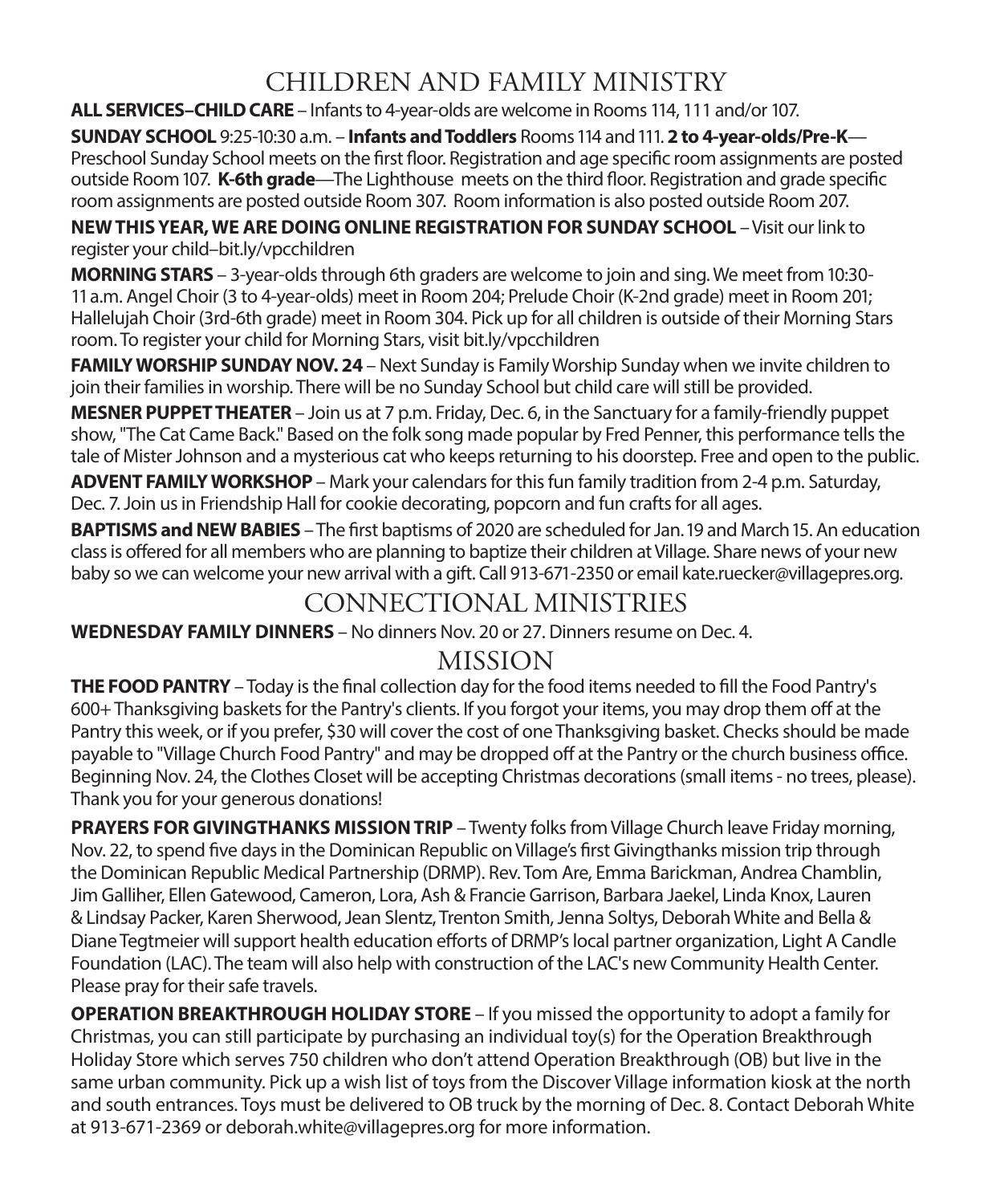**CHRISTMAS INTERNATIONAL HOUSE NEEDS DRIVERS** – Do you want to partake in our exchange with international students over the holidays? Christmas International House needs drivers on Dec. 21, 23, 24 and 26, to take the students in the church van to a variety of holiday activities around the city. As the driver you could also partake in a tour of the World War I Museum, pickle ball, ice skating or bowling. If you would like to help out, contact Judy Miller at judy.miller@evergy.com or 816-651-5387 or Jan Liu at email-janliu ks@yahoo. com or 913-269-6333.

# MUSIC MINISTRY

**TE DEUM PRESENTS "PEACE AND JOY"** –7:30 p.m. Monday, Dec. 9, in the Village on Mission Sanctuary. Te Deum's annual Christmas concert will give special attention to local Kansas City composers and feature world premieres by composers Ed Frazier Davis and Geoff Wilcken. Tickets are \$15 online at te-deum.org or \$20 at the door. Te Deum is a proud member of the Village Church Arts Alliance.

# PASTORAL CARE AND COUNSELING

**REMEMBRANCE SERVICE NAMES DUE THIS TUESDAY, NOV. 19 – If your loved one passed away during** 2019 and Village Church was informed, his or her name will be included in the Remembrance Service program. If you would like to include any other names, contact Linda Alley at 913-671-2367 or linda.alley@ villagepres.org by noon this Tuesday, Nov. 19. The candlelit Remembrance Service will be at 4 p.m. Sunday, Dec. 8, in the Sanctuary. All are welcome to come to this special service.

**POINSETTIA SUNDAY IS NEXT WEEK!** Be a part of a Village Christmas tradition by delivering a poinsettia or two to homebound members who cannot physically be at the church for the Advent season. You can either come at 9 a.m. Saturday, Nov. 23, or between any of the Sunday services on Nov. 24. Questions? Contact Linda Alley at 913-671-2327 or linda.alley@villagepres.org.

**MEMORIAL SERVICE VOLUNTEERS NEEDED** – Helping families when they have lost a loved one is a gift from the heart. If you would like to assist with ushering for a memorial service or serving as a host at a memorial reception, we would gladly welcome you. Volunteers serve as their schedules permit, helping for about 2-4 hours at the most. Contact Linda Alley at 913-671-2327 or linda.alley@villagepres.org for more info.

## PRESBYTERIAN WOMEN

**MAKE YOUR RESERVATION FOR "ADVENT: A HOLY INVITATION"** – 5:30 p.m. Tuesday, Dec. 3, at Village on Mission. All women are invited to an inspiring, inter-generational evening as we begin the Advent season. Our guest speaker is Rev. Sarah Are. We will have heavy hors d'oeuvres in Friendship Hall starting at 5:30 p.m. We will move to the Sanctuary for the program portion of the evening. Reservations are \$18 and can be purchased between services today, and online through Nov. 24 at villagepres.org/pw. For child care reservations, email pam. southerland@villagepres.org by Nov. 26.

# YOUNG ADULT MINISTRY

Young Adult Ministry is for all people in their 20's and 30's.

**THEOLOGY THURSDAYS**– 7 p.m. this week at Village Church, upper room. We continue our study of the Confessions, by beginning to confess ourselves. Just what is it that we believe? More info. at VillagePresYA.org/thursdays. **FRIENDSGIVING** – 1 p.m. today, Nov. 17. What makes Thanksgiving better? Friends! Sign up online to bring some food and come enjoy a day of thanks together! VillagePresYA.org/saturdays.

**FAMILY DINNER+PARENTS CONNECT** – 5:30-7 p.m. Wednesday, Nov. 20. Join us for family dinner in Friendship Hall, then kiddos will go downstairs for child care and play time while parents stay to study and connect! We reconnect every third Wednesday. RSVP required at VillagePresYA.org/parents.

## YOUTH MINISTRY

**JOIN US FOR ANY OF OUR WEEKLY ACTIVITIES** – All are welcome regardless of previous Village attendance and no sign-up is required. Check villagepresyouth.org for more details.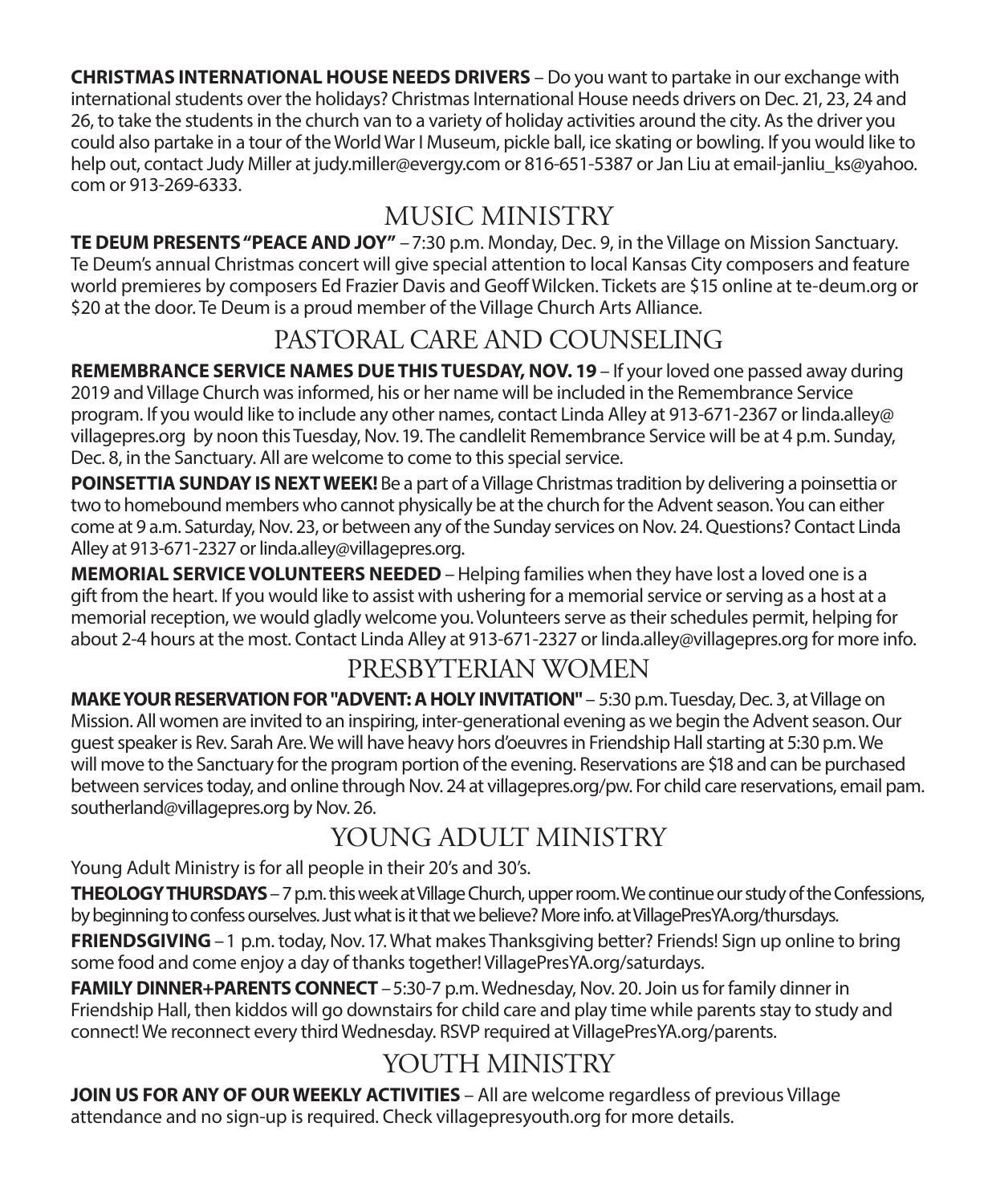**SUNDAY MORNINGS** – 9:30 a.m. Youth Loft (Room 333) for middle school, Upper Room (319) for high school. **SNL (high school youth group)** – 6:30-8:30 p.m. Sundays, in the Youth Loft (Room 333).

**LOFTERNOONS (middle school after school program)** – 4-5:30 p.m. Tuesdays, Youth Loft (Room 333). **GPS (middle school youth group)** – 6:30-8 p.m. Wednesdays, in the Youth Loft (Room 333).

**EARLY TABLE (morning devotional for high schoolers with food)** – 7:30-8:15 a.m. Thursdays, in the Youth Loft (Room 333), with rides to school available.

**CONFIRMATION REGISTRATION OPEN** – You can now register for Confirmation, which begins in January 2020. More information and registration can be found at villagepresyouth.org/confirmation, or you can email madeline.chamberlain@villagepres.org.

### **Christmas Poinsettias**

Celebrate the Advent and Christmas season by purchasing a poinsettia in memory of a loved one. Make your check (\$10) payable to Village Church, clearly printing the memorial name with your donation. Send to the church, Attn: Janice Gill by Friday, Dec. 6. Call 913-671-2362 for more information.

### **2020 Commitment Sunday**

Your gift to the 2020 Village Church annual commitment will help ensure the resources necessary for our ministries and missions. It is an act of faith that bears fruit in ways sometimes known only to God.

If you have already made your pledge, thank you. If not, please know that your gift will be a blessing to many. Complete your commitment card and return to the church or go online to villagepres.org/giving, click on Continue to Commitment Form, complete and click send.

We're so grateful for your commitment and generosity.

Your commitment committee, Suzanne, Gina, Jack, Jennifer and Melanie



## **Village Church Single Adult Ministry French Cooking Class**

**6-8 p.m. Tuesday, Nov. 19, in Room 232**. Join Rachel Ciordas, chef instructor, for a French dinner! Come enjoy crisp autumn salad of French greens with walnuts and "fromage bleu," flavorful Beef Burgundy served with silky potatoes, and ending with sweet, creamy chocolate mousse! The cost is \$10. RSVP is required to cindy.wilcox@villagepres.org